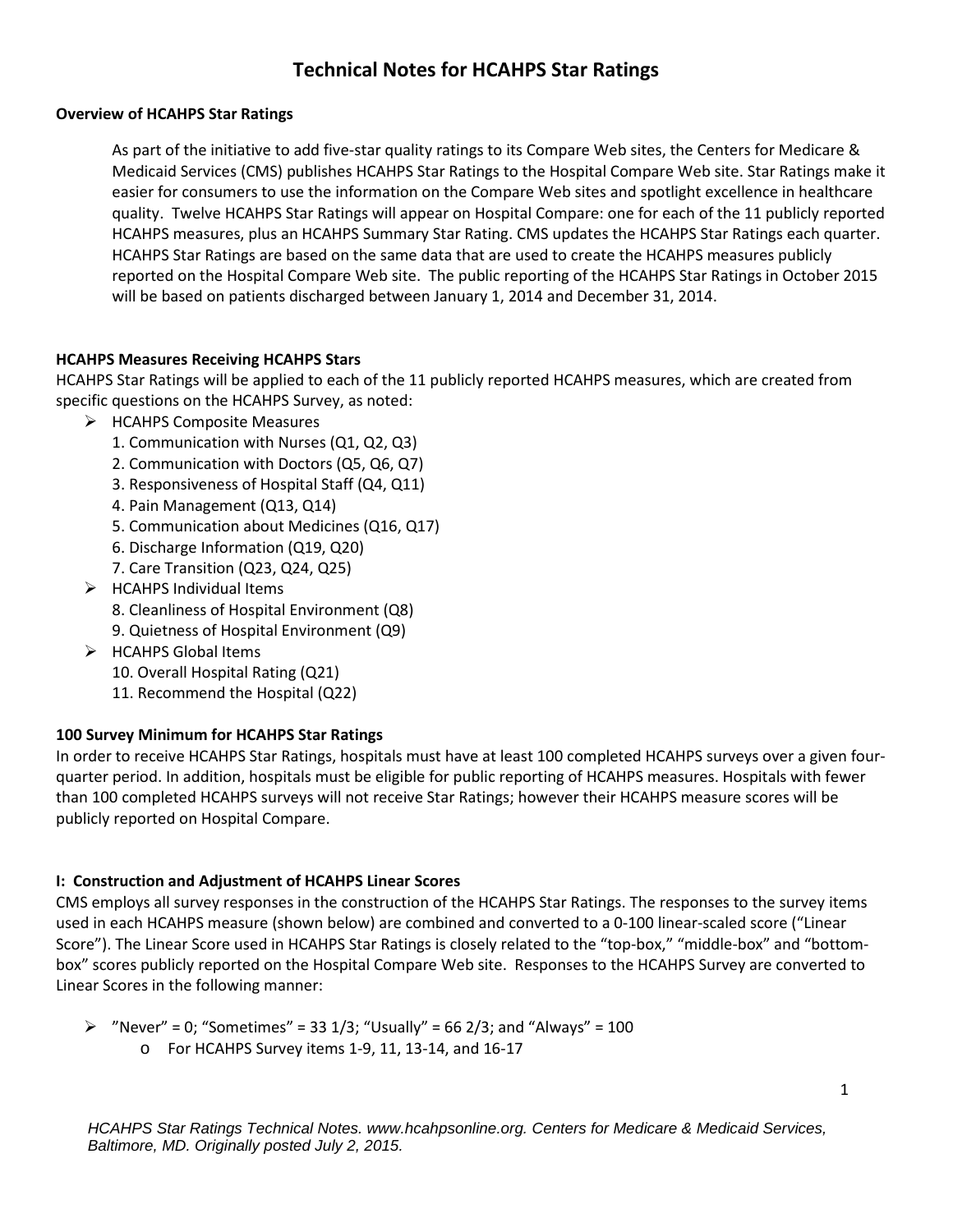- $\triangleright$  "No" = 0; and "Yes" = 100
	- o For items 19 and 20
- $\triangleright$  Overall Rating "0" = 0; Overall Rating "1" = 10; Overall Rating "2" = 20 ... Overall Rating "10" = 100 o For item 21
- $\triangleright$  "Definitely No" = 0; "Probably No" = 33 1/3; "Probably Yes" = 66 2/3; and "Definitely Yes" = 100 o For item 22
- $\triangleright$  "Strongly Disagree" = 0; "Disagree" = 33 1/3; "Agree" = 66 2/3; and "Strongly Agree" = 100 o For items 23, 24, and 25

Prior to creating the 0-100 linear-scaled HCAHPS scores, CMS applies adjustment for the effects of patient mix, survey mode, and quarterly weighting through a series of steps, as follows.

First, CMS applies the patient-mix adjustment (PMA) to quarterly HCAHPS scores to account for the tendency of certain patient sub-groups to respond more positively or negatively to the HCAHPS Survey. PMA allows for fair comparisons across hospitals by adjusting hospital scores as if all hospitals had an identical mix of patient characteristics. The patientmix adjustment table can be found in Appendix A, Table 1, while Appendix A, Table 2 contains the national means for patient-mix variables. These adjustments are applied to HCAHPS scores on the original scale shown on the survey. These values are shown for each answer option on the survey instrument. Additional information about the application of the HCAHPS patient-mix adjustments, including the definition of the PMA factors, can be found in the documents on the HCAHPS On-Line Web site, [www.hcahpsonline.org,](http://www.hcahpsonline.org/) under the *"Mode & Patient-Mix Adj"* button.

Second, HCAHPS quarterly scores are adjusted for the effect of mode of survey administration (mail, telephone, mixed mode or Interactive Voice Response). CMS derived the survey mode adjustments from a large-scale, randomized mode experiment. The mode adjustments are included in Appendix B. Similar to PMA, these adjustment are applied on the original scale shown on the HCAHPS survey instrument for each measure. For detailed information about the mode experiment and survey mode adjustment, please see [www.hcahpsonline.org.](http://www.hcahpsonline.org/)

Then, each HCAHPS measure score is transformed in the 0-100 linear-scaled score using the rules outlined above.

Next, the four-quarter averages of HCAHPS linear scores are weighted proportionately to the number of eligible patients seen by the hospital in each quarter of the reporting period. Specifically, each quarter's score has a quarterly weight equal to that quarter's eligible discharge size divided by the total eligible discharge size for the four quarters that make up the reporting period.

Finally, four-quarter averages of HCAHPS linear scores are rounded to integer values using standard rounding rules, as follows:

Let X represent the unrounded four-quarter average for an HCAHPS linear score. If X is less than [X.5], then round down to nearest whole integer. If X is equal to or greater than [X.5], then round up to nearest whole integer.

#### **II: Conversion of Linear Scores into HCAHPS Star Ratings for the 11 HCAHPS Measures**

Next, CMS assigns 1, 2, 3, 4, or 5 whole stars (only whole stars are assigned; partial stars are not used) for each HCAHPS measure by applying statistical methods that utilize relative distribution and clustering.

The Star Rating for each of the 11 HCAHPS measures is determined by applying a clustering algorithm to the individual measure scores. Conceptually, the clustering algorithm identifies the 'gaps' in the data and creates five categories (one for each star rating) such that scores of hospitals in the same score category (star rating) are as similar as possible, and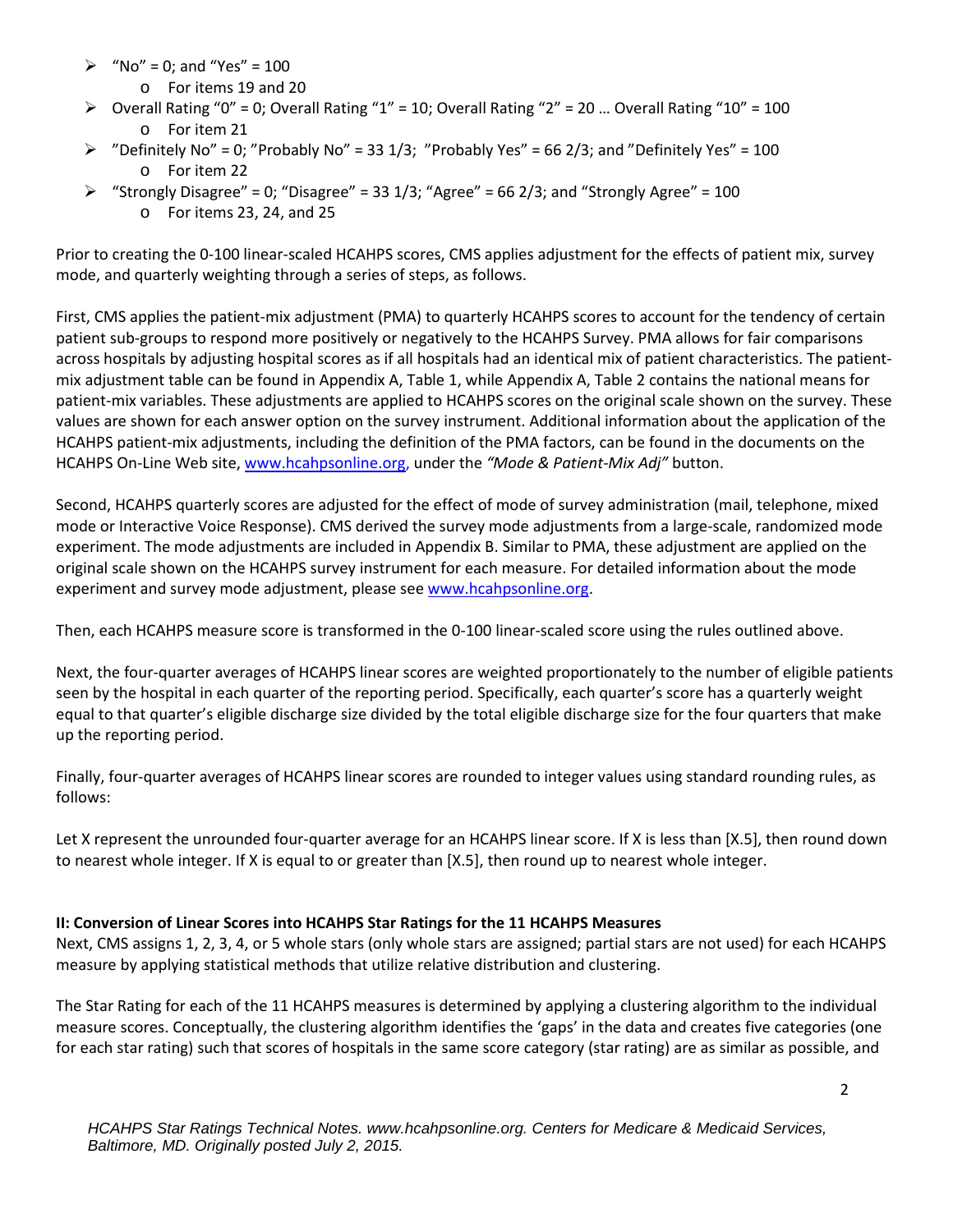scores of hospitals in different categories are as different as possible. This clustering algorithm is the same one employed by CMS to determine Medicare Part C and Part D Star Ratings.

The variance in measure scores is separated into within-cluster and between-cluster sum of squares components. The algorithm develops clusters that minimize the variance of measure scores within the clusters. More specifically, the clustering algorithm minimizes the within-cluster sum of squares for each of the Star Ratings levels. The cut points (boundaries) for star assignments are derived from the range of individual measure Star Ratings per cluster. The star levels associated with each cluster are determined by ordering the means of each cluster. The cut points for HCAHPS Star Ratings are shown in Appendix C. Additional information about the clustering method can be found in Appendix D.

#### **III: HCAHPS Summary Star Rating**

In addition to Star Ratings for the 11 HCAHPS measures, CMS is introducing a new metric, the HCAHPS Summary Star Rating, which is the average of all of the Star Ratings of the HCAHPS measures. The HCAHPS Summary Star Rating is constructed from the following components:

- $\triangleright$  The 7 Star Ratings from each of the 7 HCAHPS composite measures.
	- o Communication with Nurses, Communication with Doctors, Responsiveness of Hospital Staff, Pain Management, Communication about Medicines, Discharge Information, and Care Transition.
- $\triangleright$  A single Star Rating for the HCAHPS Individual Items
	- o The average of the Star Ratings assigned to Cleanliness of Hospital Environment and Quietness of Hospital Environment.
- $\triangleright$  A single Star Rating for the HCAHPS Global Items
	- o The average of the Star Ratings assigned to Overall Hospital Rating and Recommend the Hospital.

The 9 Star Ratings (7 composite measure Star Ratings + Star Rating for Individual Items + Star Rating for Global Items) are combined as a simple average to form the HCAHPS Summary Star Rating. In the final step, normal rounding rules are applied to the 9-measure average to arrive at the HCAHPS Summary Star Rating (1, 2, 3, 4, or 5 stars).

## **An example of the calculation of the HCAHPS Summary Star Rating.**

The following is an example of how to calculate the HCAHPS Summary Star Rating. Suppose a hospital has Star Ratings for each of the 11 HCAHPS measures as shown in following table.

|                                      | 11<br><b>HCAHPS</b><br><b>Measure</b><br><b>Star</b><br><b>Ratings</b> | 9 Star<br><b>Ratings</b><br>Used in<br><b>HCAHPS</b><br><b>Summary</b><br><b>Star Rating</b> | 9-Measure<br><b>HCAHPS Summary Star</b><br><b>Rating Average</b><br>(unrounded) | <b>HCAHPS</b><br>Summary<br><b>Star Rating</b><br>(rounded) |
|--------------------------------------|------------------------------------------------------------------------|----------------------------------------------------------------------------------------------|---------------------------------------------------------------------------------|-------------------------------------------------------------|
| <b>HCAHPS Composite Measures</b>     |                                                                        |                                                                                              |                                                                                 |                                                             |
| <b>Communication with Nurses</b>     | 4                                                                      | 4                                                                                            |                                                                                 |                                                             |
| <b>Communication with Doctors</b>    | 3                                                                      | 3                                                                                            |                                                                                 |                                                             |
| Responsiveness of Hospital Staff     | 4                                                                      | 4                                                                                            | $(4+3+4+5+4+4+3+5+3.5)/9$                                                       | 4                                                           |
| Pain Management                      | 5                                                                      | 5.                                                                                           | $= 3.944$                                                                       |                                                             |
| <b>Communication about Medicines</b> | 4                                                                      | 4                                                                                            |                                                                                 |                                                             |
| Discharge Information                | 4                                                                      | 4                                                                                            |                                                                                 |                                                             |
| Care Transition                      | 3                                                                      | 3                                                                                            |                                                                                 |                                                             |

*HCAHPS Star Ratings Technical Notes. www.hcahpsonline.org. Centers for Medicare & Medicaid Services, Baltimore, MD. Originally posted July 2, 2015.*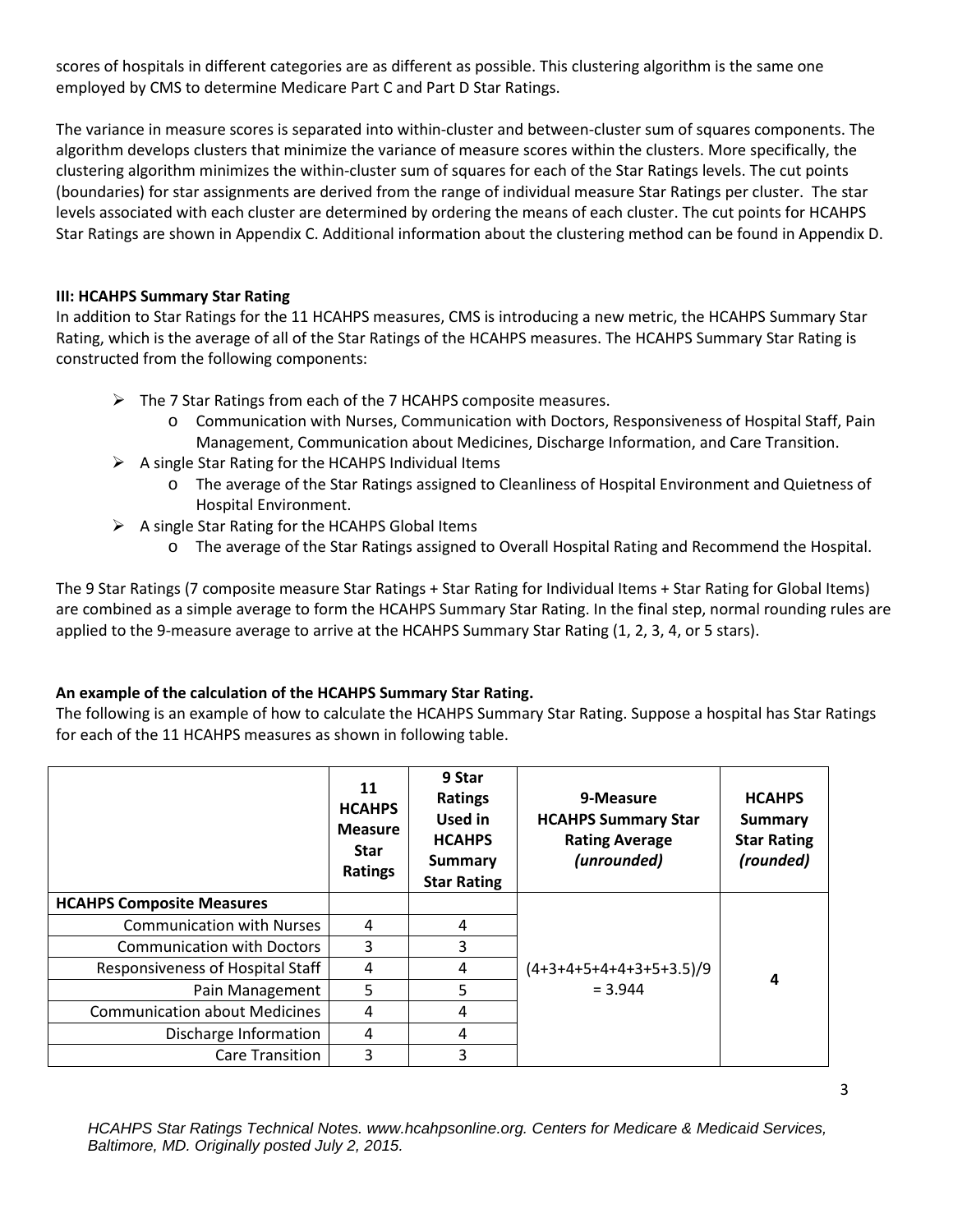| <b>HCAHPS Individual Items</b>      |   |           |
|-------------------------------------|---|-----------|
| Cleanliness of Hospital Environment |   | $(5+5)/2$ |
| Quietness of Hospital Environment   |   | $= 5$     |
| <b>HCAHPS Global Items</b>          |   |           |
| <b>Overall Hospital Rating</b>      | 4 | $(4+3)/2$ |
| <b>Recommend the Hospital</b>       |   | $= 3.5$   |

**Step 1:** Calculate a Star Rating for HCAHPS Individual Items by averaging the Star Ratings for Cleanliness of Hospital Environment and Quietness of Hospital Environment.

In this example, the Star Rating for HCAHPS Individual Items = (5+5)/2 = 5.

**Step 2:** Calculate a Star Rating for HCAHPS Global Items by averaging the Star Ratings for Overall Hospital Rating and Recommend the Hospital.

In this example, the Star Rating for HCAHPS Global Items = (4+3)/2 = 3.5. *Note: Do not round this average.*

**Step 3:** Calculate the HCAHPS Summary Star Rating as the average of the 7 composite measure Star Ratings, the Star Rating for HCAHPS Individual Items, and the Star Rating for HCAHPS Global Items.

In this example, the HCAHPS Summary Star Rating =  $(4+3+4+5+4+4+3+5+3.5)/9 = 3.944$ .

**Step 4:** Lastly, round the 9-Measure HCAHPS Summary Star Rating Average using the rounding table below. In this example, the hospital's HCAHPS Summary Star Rating rounds to 4 stars.

CMS uses standard rounding rules for the assignment of HCAHPS Summary Stars, as follows:

| 9-Measure HCAHPS Summary Star Rating Average | <b>HCAHPS Summary Star Rating Assignment</b> |
|----------------------------------------------|----------------------------------------------|
| ≥1.00 and $<$ 1.50                           | 1 Star                                       |
| ≥1.50 and <2.50                              | 2 Stars                                      |
| ≥2.50 and $<3.50$                            | 3 Stars                                      |
| ≥3.50 and $<4.50$                            | 4 Stars                                      |
| ≥4.50 and $≤5.00$                            | 5 Stars                                      |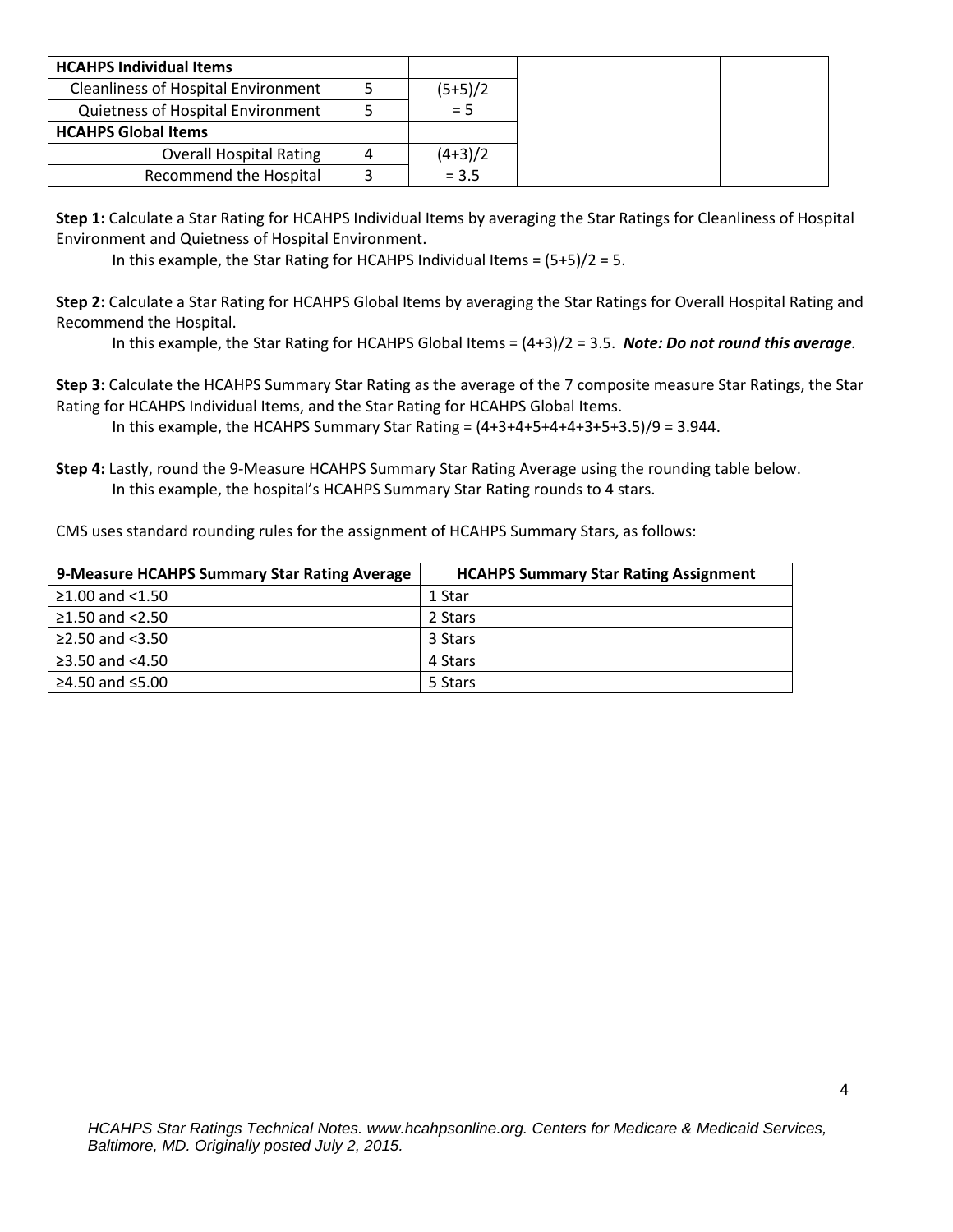# **Appendix A, Table 1: HCAHPS Patient-Mix Adjustments of Linear Scores for Patients Discharged Between Quarter 1, 2014 and Quarter 4, 2014 (January 1, 2014 to December 31, 2014***)*

| Patient-Mix<br>Adjustment (PMA)                                                           | Comm. with Nurses | Comm. with Doctors | Responsiveness of Hosp. Staff | Pain Management | Comm. About Medicines | Cleanliness of Hosp. Env. | Quietness of Hosp. Env. | Discharge Information | Care Transition | Overall Hospital Rating | Recommend the Hospital |
|-------------------------------------------------------------------------------------------|-------------------|--------------------|-------------------------------|-----------------|-----------------------|---------------------------|-------------------------|-----------------------|-----------------|-------------------------|------------------------|
| Education (per level;<br>1=8th grade or less and<br>6=More than 4-year<br>college degree) | 0.0175            | 0.0207             | 0.0257                        | 0.0276          | 0.0554                | 0.0165                    | 0.0508                  | 0.0060                | 0.0036          | 0.1169                  | 0.0194                 |
| Self-Rated Health (per<br>level; 1=Excellent and<br>5=Poor)                               | 0.0651            | 0.0670             | 0.0857                        | 0.0903          | 0.0941                | 0.0608                    | 0.0623                  | 0.0104                | 0.0769          | 0.2364                  | 0.0743                 |
| Response Percentile<br>(per 1% of response<br>percentile)                                 | 0.0022            | 0.0021             | 0.0029                        | 0.0020          | 0.0031                | 0.0008                    | 0.0002                  | 0.0003                | 0.0021          | 0.0055                  | 0.0020                 |
| <b>LANGUAGE SPOKEN AT</b><br><b>HOME</b>                                                  |                   |                    |                               |                 |                       |                           |                         |                       |                 |                         |                        |
| Spanish                                                                                   | $-0.0142$         | $-0.0378$          | $-0.0151$                     | $-0.0708$       | $-0.0777$             | 0.0049                    | $-0.0892$               | $-0.0113$             | $-0.0067$       | $-0.4482$               | $-0.1228$              |
| Chinese                                                                                   | 0.0932            | 0.0871             | 0.1332                        | 0.1149          | 0.0369                | 0.0272                    | $-0.0196$               | $-0.0253$             | 0.1233          | 0.0740                  | 0.0277                 |
| R/V/O                                                                                     | 0.0161            | 0.0078             | 0.0543                        | 0.0276          | $-0.0360$             | 0.0360                    | $-0.0831$               | $-0.0008$             | 0.0534          | $-0.0040$               | $-0.0239$              |
| English (REFERENCE)                                                                       | 0.0000            | 0.0000             | 0.0000                        | 0.0000          | 0.0000                | 0.0000                    | 0.0000                  | 0.0000                | 0.0000          | 0.0000                  | 0.0000                 |
| <b>AGE</b>                                                                                |                   |                    |                               |                 |                       |                           |                         |                       |                 |                         |                        |
| Age 18-24                                                                                 | 0.0673            | 0.0799             | 0.1391                        | 0.1453          | $-0.1391$             | 0.0650                    | $-0.0460$               | $-0.0330$             | $-0.0515$       | 0.6782                  | 0.2241                 |
| Age 25-34                                                                                 | 0.0366            | 0.0501             | 0.0468                        | 0.0981          | $-0.1564$             | 0.0618                    | $-0.0536$               | $-0.0423$             | $-0.0843$       | 0.5564                  | 0.1625                 |
| Age 35-44                                                                                 | 0.0149            | 0.0257             | 0.0220                        | 0.0705          | $-0.1699$             | 0.0698                    | $-0.0261$               | $-0.0463$             | $-0.0831$       | 0.4339                  | 0.1274                 |
| Age 45-54                                                                                 | $-0.0214$         | $-0.0108$          | $-0.0222$                     | 0.0227          | $-0.1793$             | 0.0604                    | $-0.0060$               | $-0.0498$             | $-0.1024$       | 0.2349                  | 0.0639                 |
| Age 55-64                                                                                 | $-0.0454$         | $-0.0379$          | $-0.0541$                     | $-0.0156$       | $-0.1788$             | 0.0388                    | $-0.0058$               | $-0.0549$             | $-0.1139$       | 0.0770                  | 0.0218                 |
| Age 65-74                                                                                 | $-0.0567$         | $-0.0599$          | $-0.0622$                     | $-0.0493$       | $-0.1594$             | 0.0377                    | $-0.0172$               | $-0.0493$             | $-0.1095$       | $-0.0299$               | $-0.0067$              |
| Age 75-84                                                                                 | $-0.0361$         | $-0.0385$          | $-0.0400$                     | $-0.0333$       | $-0.0932$             | 0.0254                    | $-0.0041$               | $-0.0237$             | $-0.0535$       | $-0.0566$               | $-0.0117$              |
| Age 85+ (REFERENCE)                                                                       | 0.0000            | 0.0000             | 0.0000                        | 0.0000          | 0.0000                | 0.0000                    | 0.0000                  | 0.0000                | 0.0000          | 0.0000                  | 0.0000                 |
| <b>SERVICE LINE</b>                                                                       |                   |                    |                               |                 |                       |                           |                         |                       |                 |                         |                        |
| Maternity                                                                                 | $-0.1027$         | $-0.2260$          | $-0.2227$                     | $-0.2214$       | $-0.2263$             | 0.0230                    | $-0.1718$               | $-0.0623$             | $-0.1033$       | $-0.5425$               | $-0.2164$              |
| Surgical                                                                                  | $-0.0080$         | $-0.1669$          | $-0.0207$                     | $-0.0758$       | $-0.0406$             | $-0.0088$                 | $-0.0313$               | $-0.0477$             | $-0.0689$       | $-0.2690$               | $-0.0946$              |
| Medical (REFERENCE)                                                                       | 0.0000            | 0.0000             | 0.0000                        | 0.0000          | 0.0000                | 0.0000                    | 0.0000                  | 0.0000                | 0.0000          | 0.0000                  | 0.0000                 |
| <b>INTERACTIONS</b>                                                                       |                   |                    |                               |                 |                       |                           |                         |                       |                 |                         |                        |
| Surgical Line * Age <sup>1</sup>                                                          | 0.0003            | 0.0135             | $-0.0029$                     | $-0.0012$       | $-0.0014$             | $-0.0028$                 | 0.0013                  | $-0.0015$             | 0.0042          | 0.0254                  | 0.0090                 |
| Maternity Line * Age <sup>1</sup>                                                         | 0.0147            | 0.0246             | 0.0192                        | 0.0272          | 0.0376                | 0.0067                    | 0.0054                  | 0.0146                | 0.0168          | 0.0790                  | 0.0306                 |

 $1$  Age takes on the values of 1 to 8 as follows: (1: 18 to 24); (2: 25 to 34); (3: 35 to 44); (4: 45 to 54); (5: 55 to 64); (6: 65 to 74); (7: 75 to 84); and (8: 85+).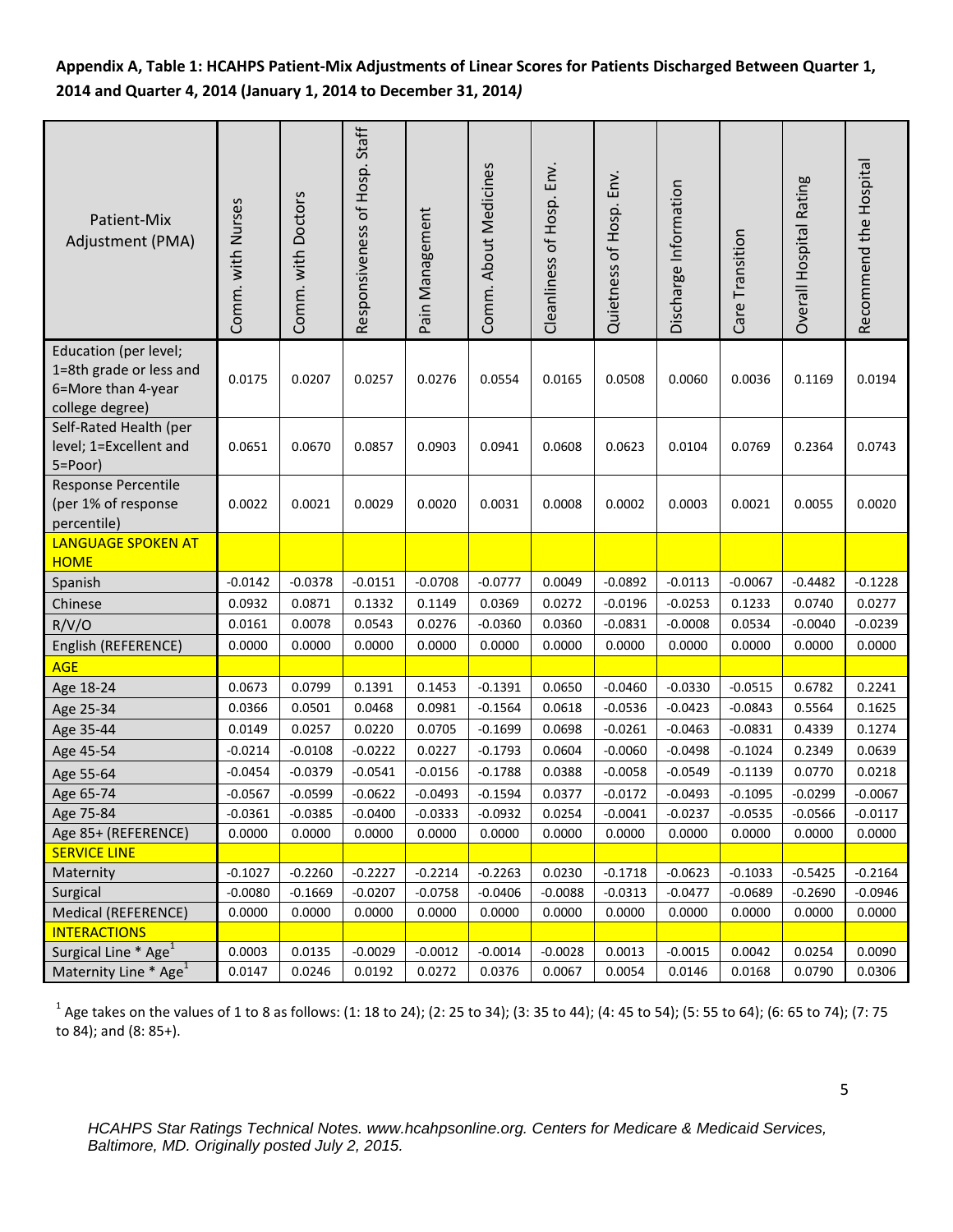**Appendix A, Table 2: National Means of PMA Variables for Patients Discharged Between Quarter 1, 2014 and Quarter 4, 2014 (January 1, 2014 to December 31, 2014)**

| Patient-Mix Adjustment<br>(PMA)                                                        | <b>National Mean</b> |
|----------------------------------------------------------------------------------------|----------------------|
| Education (per level;<br>1=8th grade or less and 6=More<br>than 4-year college degree) | 3.762                |
| Self-Rated Health (per level;<br>1=Excellent and 5=Poor)                               | 2.750                |
| Response Percentile                                                                    | 14.7%                |
| <b>LANGUAGE SPOKEN AT HOME</b>                                                         |                      |
| Spanish                                                                                | 4.7%                 |
| Chinese                                                                                | 0.3%                 |
| R/V/O                                                                                  | 1.8%                 |
| English (REFERENCE)                                                                    | 93.2%                |
| <b>AGE</b>                                                                             |                      |
| Age 18-24                                                                              | 4.1%                 |
| Age 25-34                                                                              | 11.2%                |
| Age 35-44                                                                              | 7.0%                 |
| Age 45-54                                                                              | 10.4%                |
| Age 55-64                                                                              | 19.1%                |
| Age 65-74                                                                              | 23.6%                |
| Age 75-84                                                                              | 17.5%                |
| Age 85+ (REFERENCE)                                                                    | 7.2%                 |
| <b>SERVICE LINE</b>                                                                    |                      |
| Maternity                                                                              | 13.6%                |
| Surgical                                                                               | 35.6%                |
| Medical (REFERENCE)                                                                    | 50.8%                |
| <b>INTERACTIONS</b>                                                                    |                      |
| Surgical Line * Age <sup>1</sup>                                                       | 1.898                |
| Maternity Line * Age <sup>1</sup>                                                      | 0.286                |

 $1$  Age takes on the values of 1 to 8 as follows: (1: 18 to 24); (2: 25 to 34); (3: 35 to 44); (4: 45 to 54); (5: 55 to 64); (6: 65 to 74); (7: 75 to 84); and (8: 85+).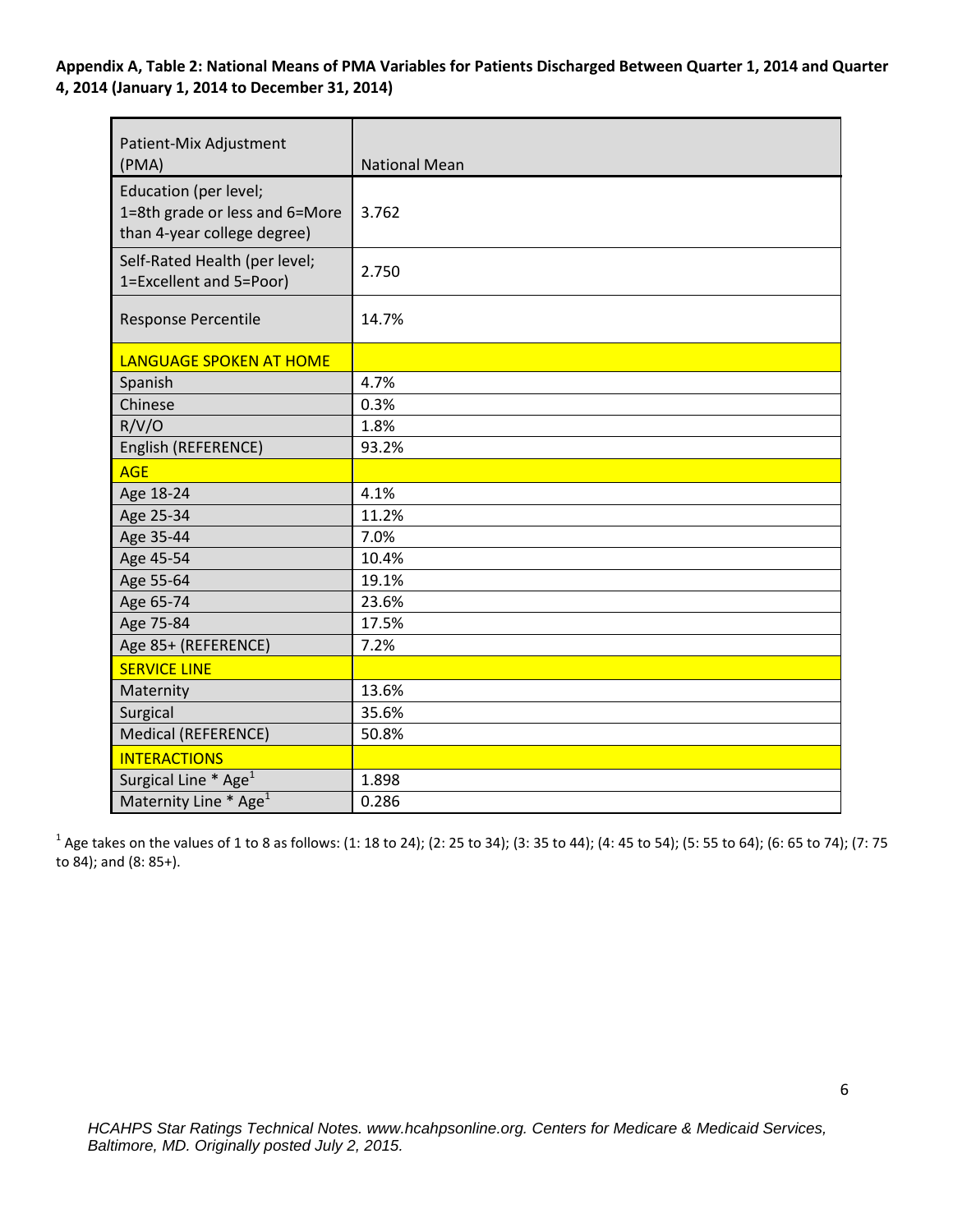|  | Appendix B: Survey Mode Adjustments of HCAHPS Linear Scores to Adjust to a Reference of Mail Mode |  |  |  |
|--|---------------------------------------------------------------------------------------------------|--|--|--|
|--|---------------------------------------------------------------------------------------------------|--|--|--|

|                                            | <b>Phone Only</b> | <b>Mixed</b> | <b>Active IVR</b> |
|--------------------------------------------|-------------------|--------------|-------------------|
| <b>HCAHPS Composite Measures</b>           |                   |              |                   |
| <b>Communication with Nurses</b>           | $-0.031$          | 0.005        | $-0.010$          |
| <b>Communication with Doctors</b>          | 0.011             | 0.028        | 0.009             |
| Responsiveness of Hospital Staff           | $-0.049$          | 0.024        | $-0.001$          |
| Pain Management                            | $-0.042$          | $-0.012$     | $-0.021$          |
| <b>Communication about Medicines</b>       | $-0.044$          | 0.013        | $-0.011$          |
| Discharge Information                      | $-0.013$          | 0.002        | $-0.032$          |
| <b>Care Transition</b>                     | $-0.064$          | $-0.030$     | 0.061             |
| <b>HCAHPS Individual Items</b>             |                   |              |                   |
| <b>Cleanliness of Hospital Environment</b> | $-0.072$          | $-0.032$     | $-0.037$          |
| Quietness of Hospital Environment          | $-0.044$          | $-0.038$     | $-0.109$          |
| <b>HCAHPS Global Items</b>                 |                   |              |                   |
| <b>Overall Hospital Rating</b>             | $-0.057$          | 0.008        | $-0.001$          |
| Recommend the Hospital                     | $-0.049$          | $-0.008$     | $-0.018$          |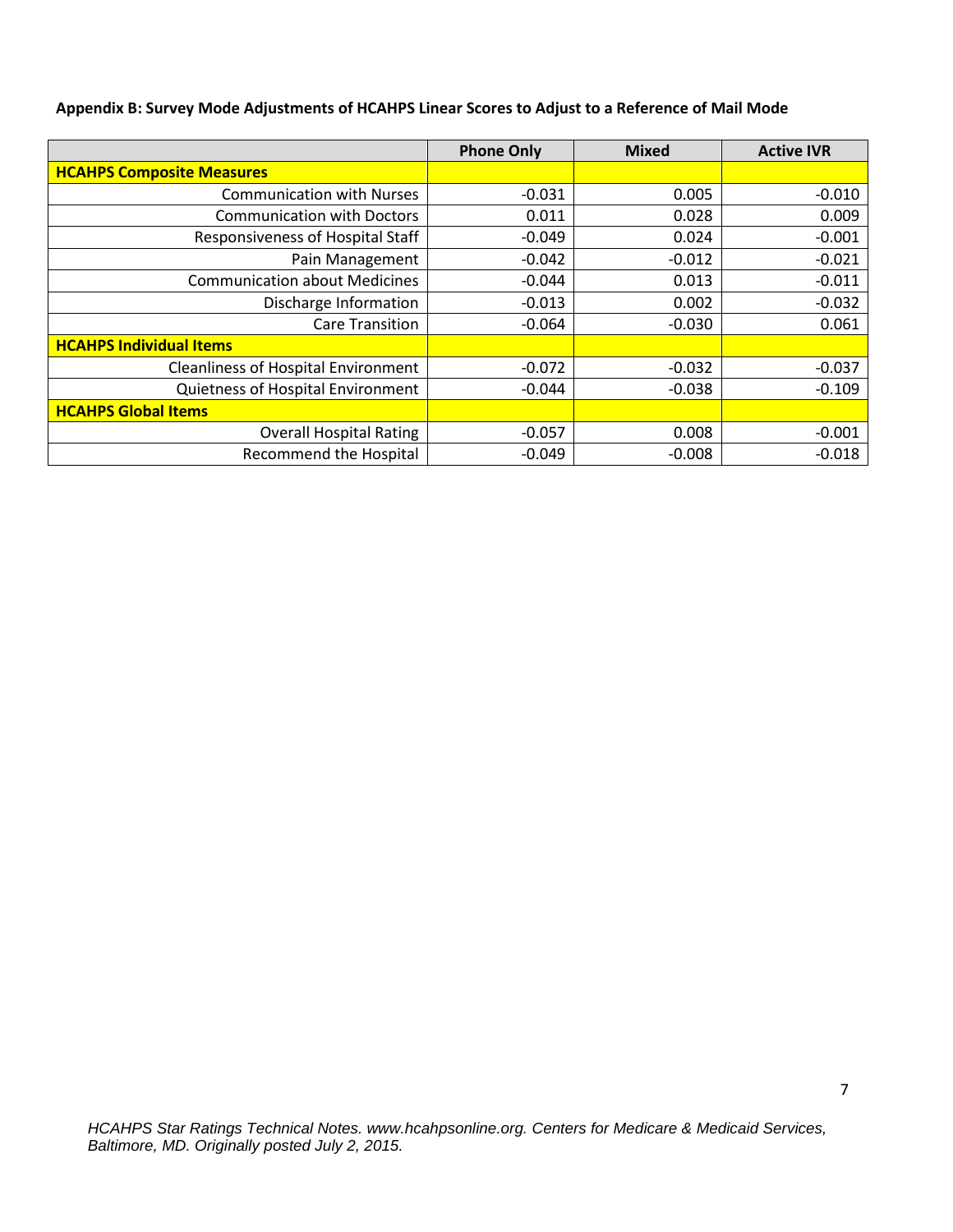| Appendix C: HCAHPS Star Rating Cut Points for Patients Discharged Between Quarter 1, 2014 and Quarter 4, 2014 |  |
|---------------------------------------------------------------------------------------------------------------|--|
| (January 1, 2014 to December 31, 2014)                                                                        |  |

|                                            | 1 Star | 2 Stars          | 3 Stars          | 4 Stars                | 5 Stars   |
|--------------------------------------------|--------|------------------|------------------|------------------------|-----------|
| <b>HCAHPS Composite Measures</b>           |        |                  |                  |                        |           |
| <b>Communication with Nurses</b>           | < 85   | $≥85$ to <90     | $≥90$ to <92     | $≥92$ to <94           | ≥94       |
| <b>Communication with Doctors</b>          | < 88   | ≥88 to <91       | $≥91$ to <93     | $≥93$ to $<95$         | $\geq$ 95 |
| Responsiveness of Hospital Staff           | < 80   | $≥80$ to <84     | ≥84 to <87       | $≥87$ to <92           | $\geq$ 92 |
| Pain Management                            | < 81   | $\geq 81$ to <86 | $≥86$ to <89     | ≥89 to <91             | $\geq$ 91 |
| <b>Communication about Medicines</b>       | < 74   | $≥74$ to <78     | $≥78$ to $≤82$   | $\geq 82$ to $\leq 86$ | $\geq 86$ |
| Discharge Information                      | < 79   | $\geq$ 79 to <83 | $≥83$ to $<87$   | $≥87$ to <91           | $\geq 91$ |
| <b>Care Transition</b>                     | <77    | ≥77 to <81       | $\geq 81$ to <83 | $\geq$ 83 to <86       | ≥86       |
| <b>HCAHPS Individual Items</b>             |        |                  |                  |                        |           |
| <b>Cleanliness of Hospital Environment</b> | < 82   | $≥82$ to $<86$   | ≥86 to <90       | ≥90 to <94             | ≥94       |
| Quietness of Hospital Environment          | <77    | ≥77 to <81       | $\geq 81$ to <86 | $≥86$ to <90           | $\geq 90$ |
| <b>HCAHPS Global Items</b>                 |        |                  |                  |                        |           |
| <b>Overall Hospital Rating</b>             | <84    | ≥84 to <88       | $≥88$ to <90     | $≥90$ to <93           | $\geq$ 93 |
| <b>Recommend the Hospital</b>              | < 80   | $≥80$ to <85     | $≥85$ to <90     | ≥90 to <94             | $\geq 94$ |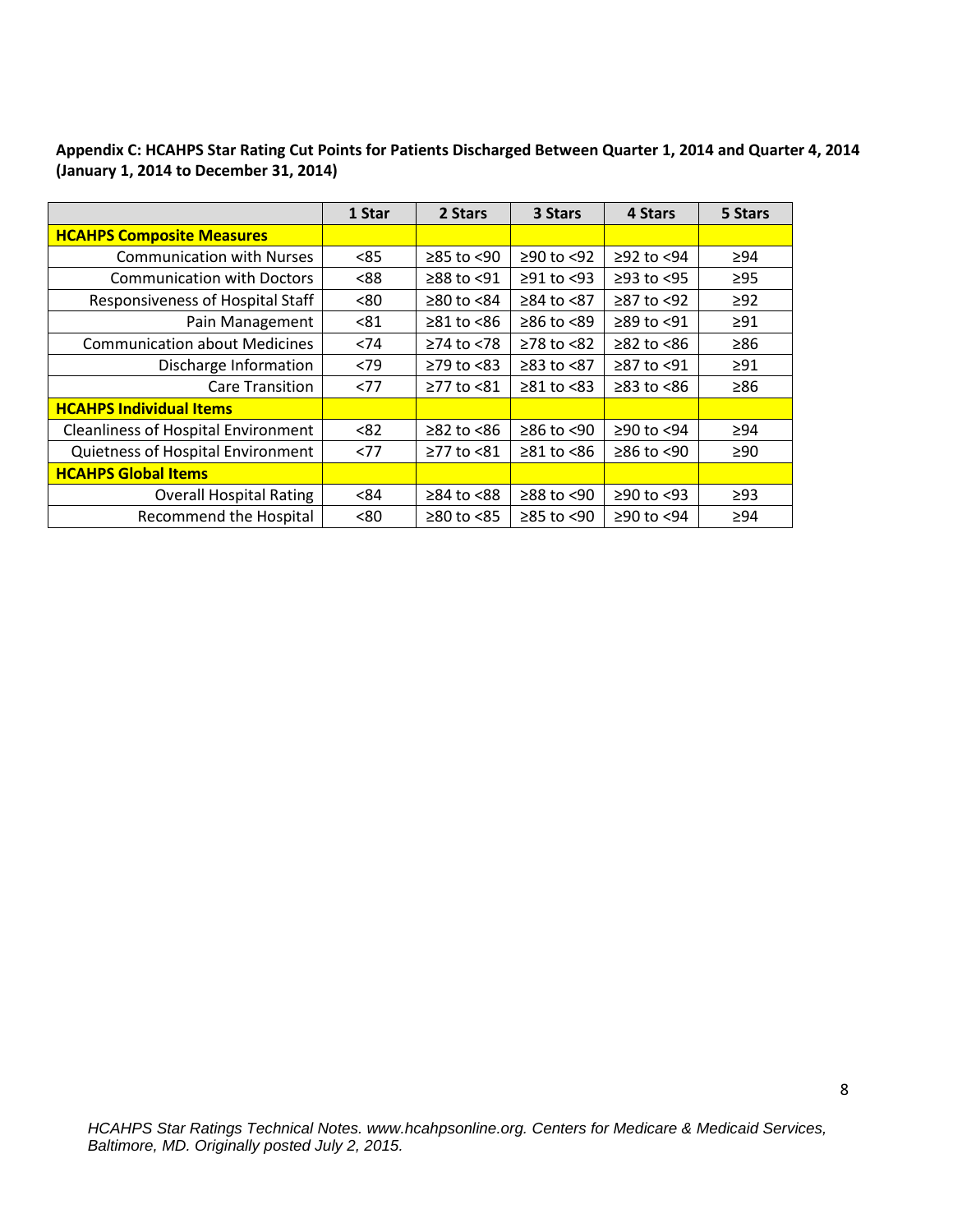#### **Appendix D: Individual Measure Star Assignment Process**

Below are detailed steps of the clustering method to develop individual measure stars. For each measure, the clustering method does the following:

- 1. Produces the individual measure distance matrix.
- 2. Groups the measure scores into an initial set of clusters.
- 3. Selects the final set of clusters.

# **1. Produce the individual measure distance matrix.**

For each pair of hospital j and k (j>=k) among the n hospitals with measure score data, compute the Euclidian distance of their measure scores (e.g., the absolute value of the difference between the two measure scores). Enter this distance in row j and column k of a distance matrix with n rows and n columns. This matrix can be produced using the DISTANCE procedure in SAS as follows:

proc distance data=inclusterdat out=distancedat method=Euclid;

 var interval(measure\_score); id CCN; run;

In the above code, the input data set, *inclusterdat,* is the list of hospitals with scores for a particular measure. Each record has a unique identifier, CCN. The option *method=Euclid* specifies that distances between hospital measure scores should be based on Euclidean distance. The input data contain a variable called *measure\_score.* In the *var* call, the parentheses around *measure\_score* indicate that *measure\_score* is considered to be an interval or numeric variable. The distances computed by this code are stored to an output data set called *distancedat.*

# **2. Create a tree of cluster assignments.**

The distance matrix calculated in Step 1 is the input to the clustering procedure. The stored distance algorithm is implemented to compute cluster assignments. The following process is implemented by using the CLUSTER procedure in SAS:

- a. The input measure score distances are squared.
- b. The clusters are initialized by assigning each hospital to its own cluster.
- c. In order to determine which pair of clusters to merge, Ward's minimum variance method is used to separate the variance of the measure scores into within-cluster and between-cluster sum of squares components.
- d. From the existing clusters, two clusters will be selected for merging to minimize the within-cluster sum of squares over all possible sets of clusters that might result from a merge.
- e. Steps b and c are repeated to reduce the number of clusters by one until a single cluster containing all hospitals results.

The result is a data set that contains a tree-like structure of cluster assignments, from which any number of clusters between 1 and the number of hospital measure scores could be computed. The SAS code for implementing these steps is:

proc cluster data=distancedat method=ward outtree=treedat noprint;

id CCN;

run;